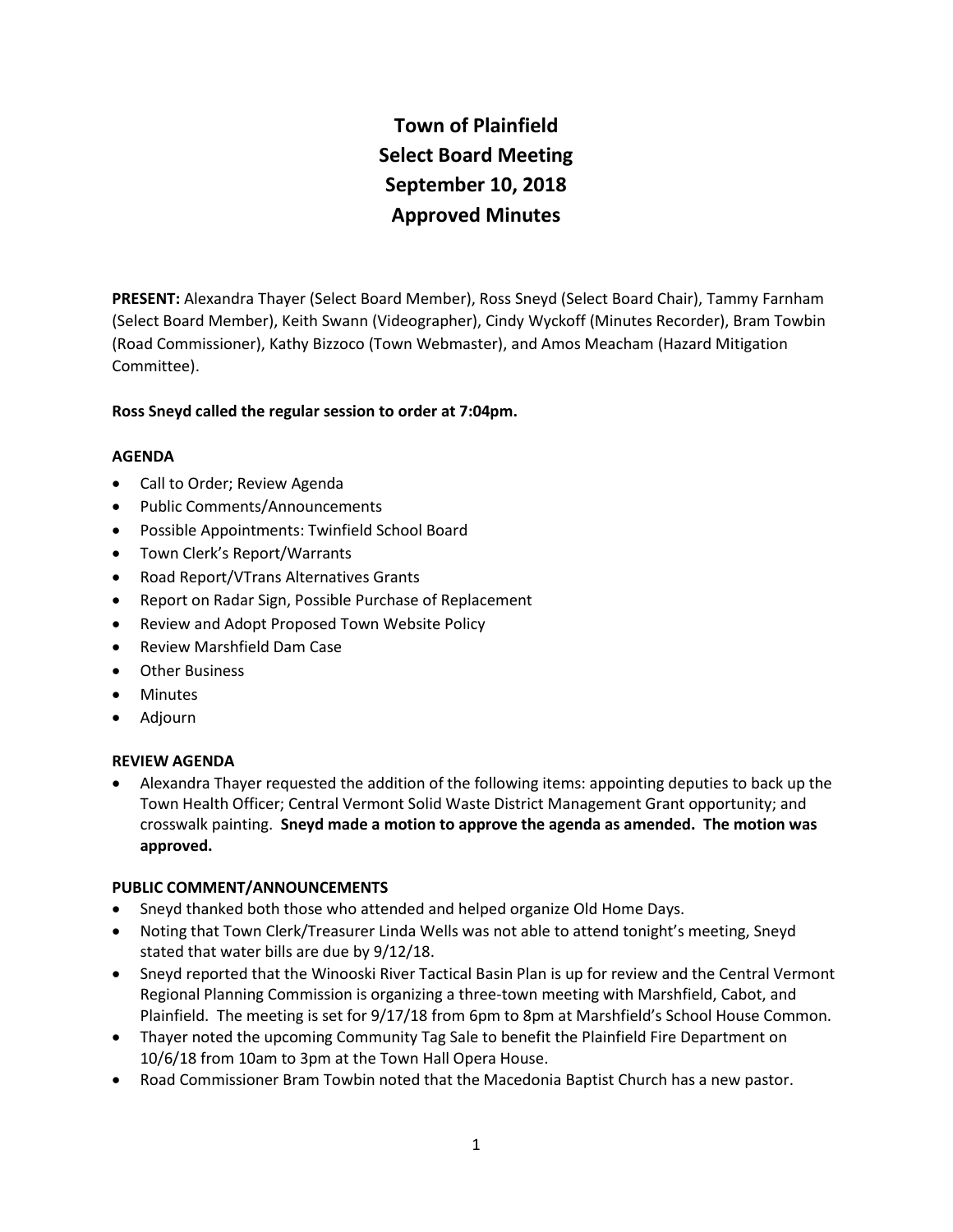## **TOWN CLERK'S REPORT/WARRANTS**

- Town Clerk/Treasurer Linda Wells was not present.
- **Sneyd made a motion to approve a warrant of 9/10/18. The motion was approved.**

# **POSSIBLE APPOINTMENTS: TWINFIELD SCHOOL BOARD**

- Sneyd reported that there is still an opening for a Plainfield representative on the Twinfield School Board and encouraged applications for the position.
- Thayer raised the issue of appointing formal deputies to the Town Health Officer position. Constable and Animal Control Officer Kathleen Hayes and former Town Health Officer Justine Gadd have offered to serve as deputies. Because neither Sneyd nor Tammy Farnham had read the email regarding the issue and that open meeting law dictates that such items be warned on the agenda, Sneyd tabled discussion on it until the 9/24/18 Select Board meeting. Thayer noted that the Town Health Officer will provide a report to the Select Board on Town health matters at one of the two regularly scheduled meetings in October.

# **ROAD REPORT/VTRANS ALTERNATIVES GRANTS**

- Sneyd noted the presence of the new Highway Department truck and the new fire truck at the Old Home Days parade.
- Road Commissioner Bram Towbin reported that manhole covers were recently replaced on Creamery Street. Because the paving company likely will not be paving until the end of September, the Town Road Crew has had to fill in the areas around the manholes. Towbin noted the need for more formal communication between the Road Department and the Water & Wastewater Department, and will reach out to Chief System Operator Greg Chamberlin.
- Towbin noted that Road Foreman Mike Nolan's new cell phone is now up and running. Nolan will be taking photos that will be added to a map of Plainfield depicting where road work is taking place, the documentation of which is key to getting funding. Towbin stated that the Road Crew is prepared for the upcoming hurricane.
- Thayer raised the issue of debris she has noticed in the river and asked it that was something that could be cleaned up. Towbin responded that there are strict State regulations regarding the removal of debris out of rivers. A brief discussion ensued regarding Barre's use of river racks.
- Sneyd asked Towbin about the VTRANS Alternatives Grant. Due a power failure at Towbin's residence, he was not able to review it, but will respond to the Select Board about it tomorrow as well as his possible participation in the Vermont Council on Rural Development meeting.
- Towbin noted an area of concern in terms of an eroding culvert on Brook Road, which he will be contacting VTRANS about to follow up on previous discussions.
- Towbin asked if Green Mountain Power had yet responded to the letter sent regarding removal of the pole on Main Street leading up to the Park and Ride. Sneyd responded that it had not.

# **REPORT ON RADAR SIGN, POSSIBLE PURCHASE OF REPLACEMENT**

 Regarding the possible replacement of a traffic radar sign, Sneyd noted that there is \$8,000 in the Traffic Control Devices line item in the current year's budget. Towbin stated that, not including shipping, the cost of a solar model is roughly \$4,500 and a lighter version of the Town's current portable battery-operated model is roughly \$3,500. Thayer noted that Ed Hutchinson could further work on trying to fix the Town's broken radar sign as long as there were no issues regarding voiding the warranty or a possible second-hand market for it. After discussing which device to purchase, members of the Select Board agreed with Farnham that the portable battery-operated model, which can be moved around to different locations, was preferable. **Sneyd made a motion to authorize**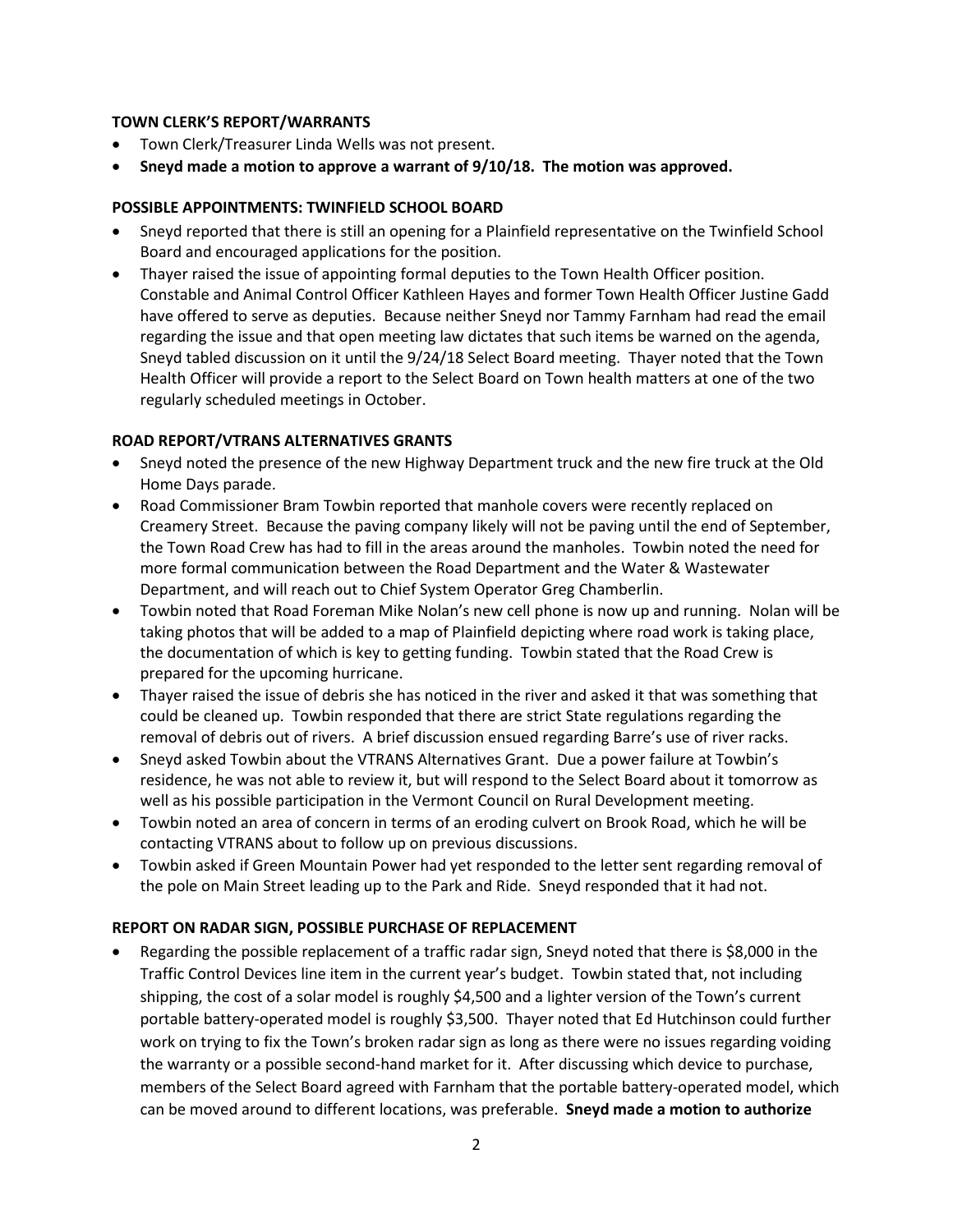**Towbin to spend up to \$5,000 for the cost of the portable battery-operated radar sign plus shipping. The motion was approved.**

# **REVIEW AND ADOPT PROPOSED TOWN WEBSITE POLICY**

 Town Webmaster Kathy Bizzoco was present to discuss the proposed Town Website Policy draft. Discussion followed regarding whether it should be a single member or the entire Select Board that would settle disputes between the Webmaster and an authorized person posting to the website. After amending the existing language under the Disputes section to state that "the webmaster will consult with the Select Board, which will resolve the dispute," **Sneyd made a motion to approve the Plainfield Website Posting Requirements and Procedures policy as amended. The motion was approved with Thayer abstaining.** 

# **MUNICIPAL SERVICES GRANT PROGRAM APPLICATION**

 Thayer noted that there is an opportunity for the Town to apply for a Municipal Services Grant through the Central Vermont Solid Waste Management District. Former Select Board chair Betsy Ziegler had proposed to Thayer that the Town apply for it to fund waste sets for Mill Street Park and the Recreation Field to help address waste being dumped in those areas. Discussion ensued regarding whether to ask Town Grant Administrator Alice Merrill to complete the application at her hourly fee or if Ziegler can complete it herself at no cost to the Town. Sneyd stated that, assuming it is pursued, he would put the item on the agenda for the 9/24/18 Select Board meeting, which will provide enough time to submit the application before the 10/1/18 deadline.

## **REVIEW MARSHFIELD DAM CASE**

 Thayer stated that she had filed the request for Plainfield to have intervener party status, which was granted. Hazard Mitigation Committee member Michael Billingsley will also be filing to be one of the people representing the Town. Thayer and Billingsley are discussing what they want to ask as part of the discovery process. Sneyd requested that if any issues arise related to policy, the Select Board be able to weigh in on them. Thayer noted that she is inquiring as to what Green Mountain Power's protocol is in terms of communicating with the Town in the event of a problem.

## **OTHER BUSINESS**

- Thayer noted that Ziegler had expressed concerns about the crosswalks not having been painted. Sneyd will check if money had been put in the budget for that, and if so, move forward on getting the painting completed.
- Thayer reported on Green Mountain Power recently fixing three street lights and noted that if anyone has issues with street lights, they should contact Town Clerk Linda Wells, not Energy Coordinator Bob Atchinson.

## **MINUTES**

 **Sneyd made a motion to approve the minutes from the 8/27/18 regular Select Board meeting as written and the 7/30/18 special Select Board meeting as written. The motion was approved.**

## **ADJOURN**

**Sneyd made a motion to adjourn at 8:20pm. The motion was approved.**